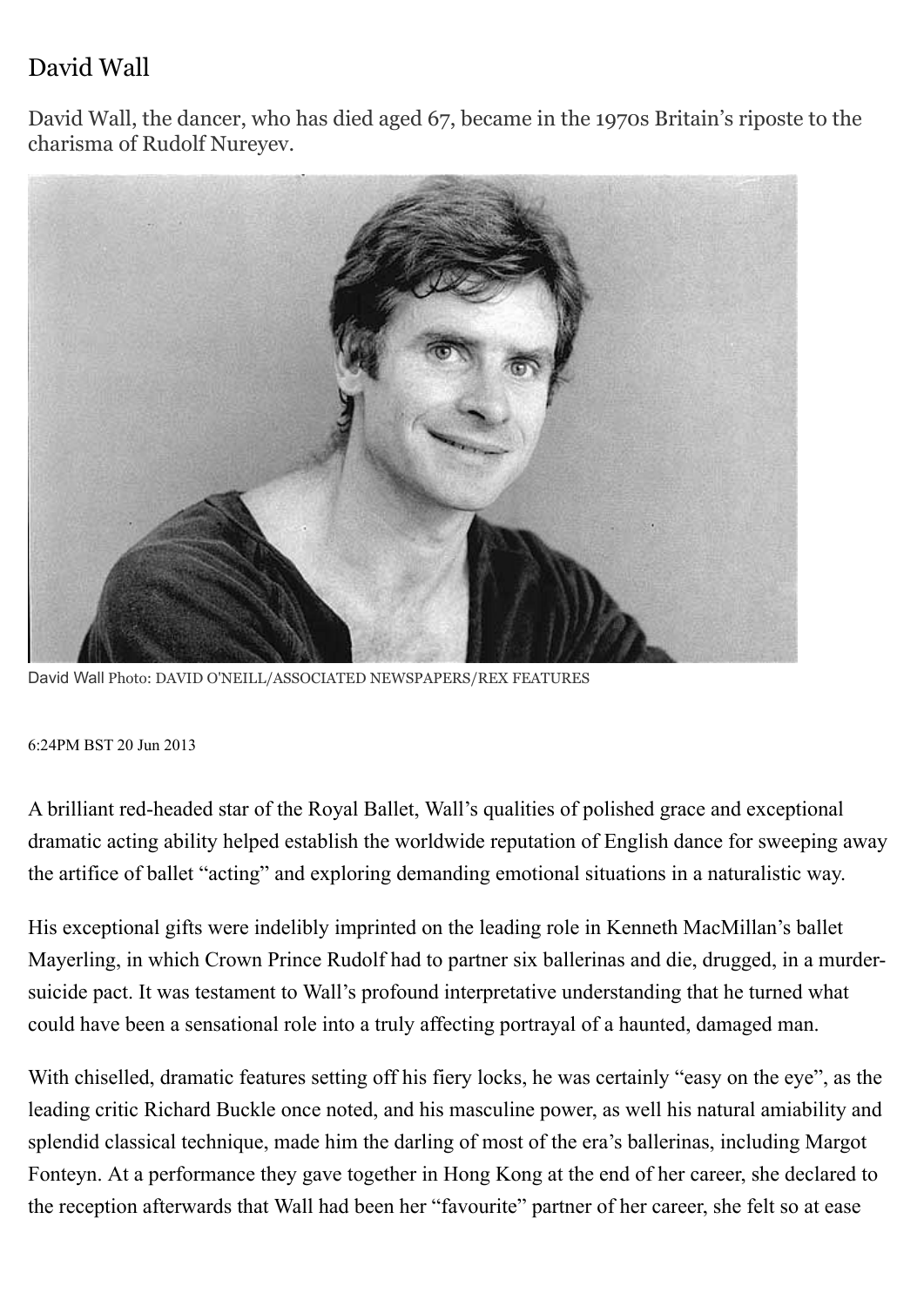with him.

He is one of very few dancers to be the subject of a public statue – his lithe athleticism adorns the Chelsea Embankment near Tate Britain, immortalised in bronze in 1975 in Enzo Plazzotta's "Jeté".

Wall showed an unusual early bravura, becoming the Royal Ballet's youngest-ever male principal at the age of just 20. He idolised Nureyev, then Fonteyn's partner at the Royal Ballet, later saying that the Russian had had a life-changing effect on his idea of men on the ballet stage. For his part, Nureyev regarded Wall with both wariness and a rare affection, seeing him as the young lion most likely to steal his own position, yet valuing his pleasant friendship.

While Anthony Dowell was the paragon of Royal Ballet lyricism and aesthetic grace, Wall, giving little away in those aspects, had a theatrical commitment to darker, complex interpretations which belied his friendly nature. This opened up new dramatic possibilities to the two leading choreographers Frederick Ashton and Kenneth MacMillan and Wall became a favoured leading man for both.

He had a special gift for playing charismatic, morally ambiguous men, such as the irresistible roué in Antony Tudor's Knight Errant, Ninette de Valois's Rake in The Rake's Progress, Kenneth MacMillan's Lescaut (Manon Lescaut's sinister brother), and above all MacMillan's Rudolf in Mayerling. "David has great sex appeal," MacMillan told an interviewer. "You believe women would be fascinated by him."

David Richard Wall was born on March 15 1946, a war baby adopted by Charles and Dorothy Wall, who also adopted two girls. He grew up in Staines where his primary school had compulsory ballroom dancing lessons; the boy's evident talent and interest in dancing won him a place at the Royal Ballet School.

Aged 17 he graduated into the Royal Ballet, assigned to the Touring Company, the smaller, more creative part of the company. As a minor he had to be made a ward of court to be allowed to travel the country.

He danced Prince Siegfried in Swan Lake while still a teenager and was promoted to the highest rank of principal at just 20 by the touring company's director John Field, who saw in the youth an actor of power and range as well as a classical prince in the making.

Both the Royal Ballet's major choreographers homed in on him: Frederick Ashton cast him as the Young Man in his romantic period comedy The Two Pigeons and MacMillan cast him as the Boy in the brooding sex drama The Invitation.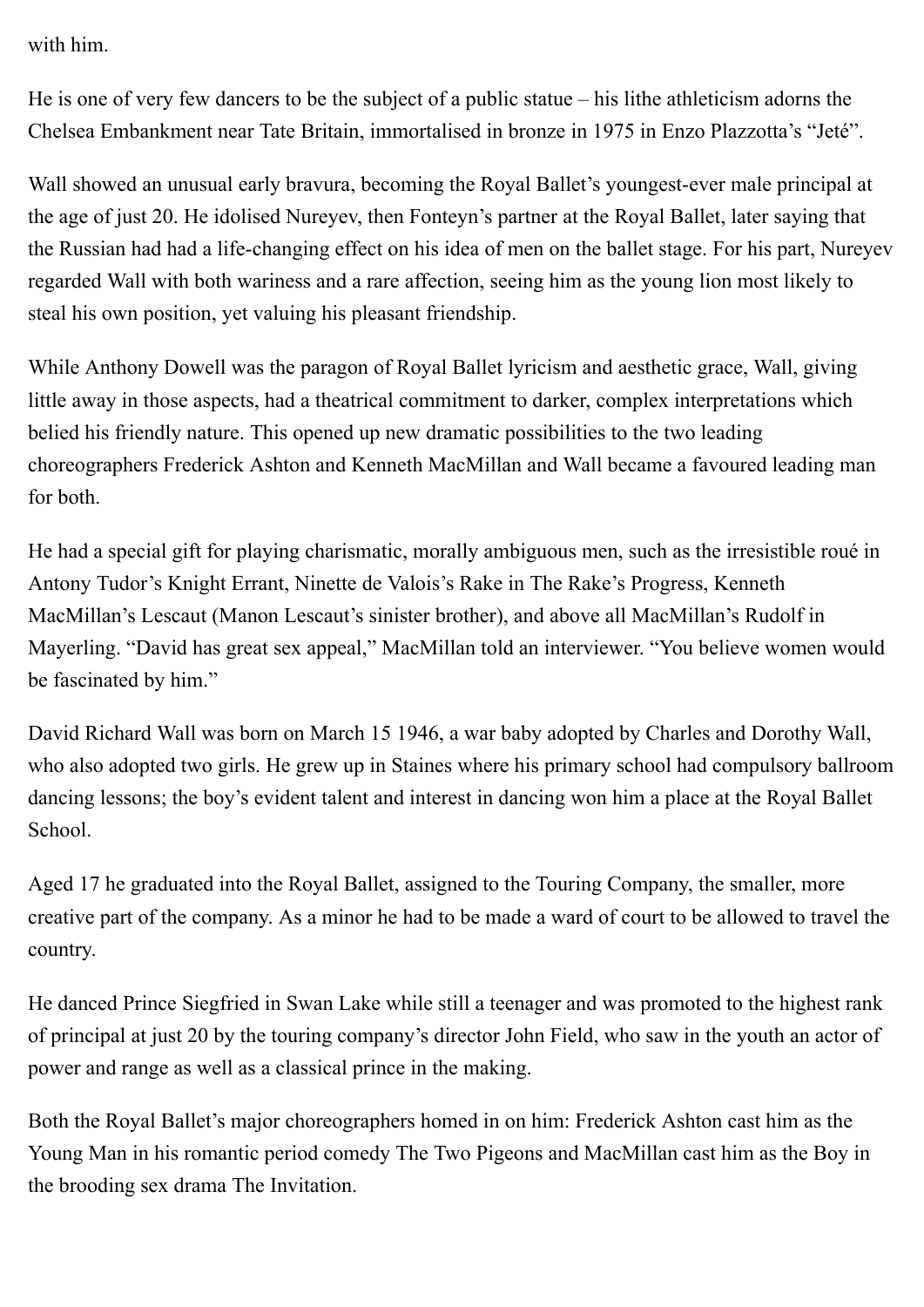"Ginger" – as Wall was inevitably known – swiftly stood out, and he formed with Doreen Wells the touring company's leading classical couple, the regional audiences' answer to the London-based star pair of Antoinette Sibley and Anthony Dowell. He also paired up both on and offstage with the ballerina Alfreda Thorogood, whom he married in 1967.

His sex appeal as well as his technical grace brought an unusual credibility to his portrayal of the philandering Albrecht in the early 19th-century classic Giselle. In lighter ballets such as Ashton's The Two Pigeons and La Fille mal gardée and MacMillan's Elite Syncopations he possessed what Buckle called "an utter sureness of touch".

This acting quality made Wall's classical and comedy performances a delight, drawing huge critical acclaim and requests to partner many leading ballerinas, Fonteyn, Merle Park, Jennifer Penney and Lesley Collier among them.

When in 1970 MacMillan succeeded Ashton as Royal Ballet director and the touring company merged into Covent Garden, MacMillan saw in Wall a performer brave and curious enough to develop a new kind of male ballet character, enabling more complicated and realistic storytelling than the traditional hero-heroine format.

Above all Wall had a daring which made plausible the risky, uninhibited pas de deux that MacMillan was constantly evolving under the stimulus of his ballerina muse Lynn Seymour. In Manon in 1974, MacMillan created for Wall a role that in conventional ballet terms would be a token subsidiary male part, but which here became pivotal: the manipulative brother Lescaut of the amoral courtesan, a performance that some observers felt stole the show from the story's hero, Des Grieux, played by Anthony Dowell.

MacMillan took Wall's special gifts a stage further in his 1978 ballet Mayerling, where the part of Crown Prince Rudolf encapsulated all that Wall was capable of, his physical strength and also his ability to find pathos in even the most damaged of characters. In Mayerling, ready to achieve anything MacMillan could dream up, Wall and Seymour took pas de deux to a dark extreme that had never before been envisaged in the pleasing art of ballet.

Wall described dancing Mayerling as the pinnacle of his performing career, after which no role could be so challenging again. He was determined to teach, and at 38 retired from the stage to join the Royal Academy of Dancing, where he spent seven years as associate director and director, working with Fonteyn in promulgating English teaching worldwide. A year after the career move he was made CBE.

He coached performers at the London Studio Centre and the London City Ballet, before in 1994